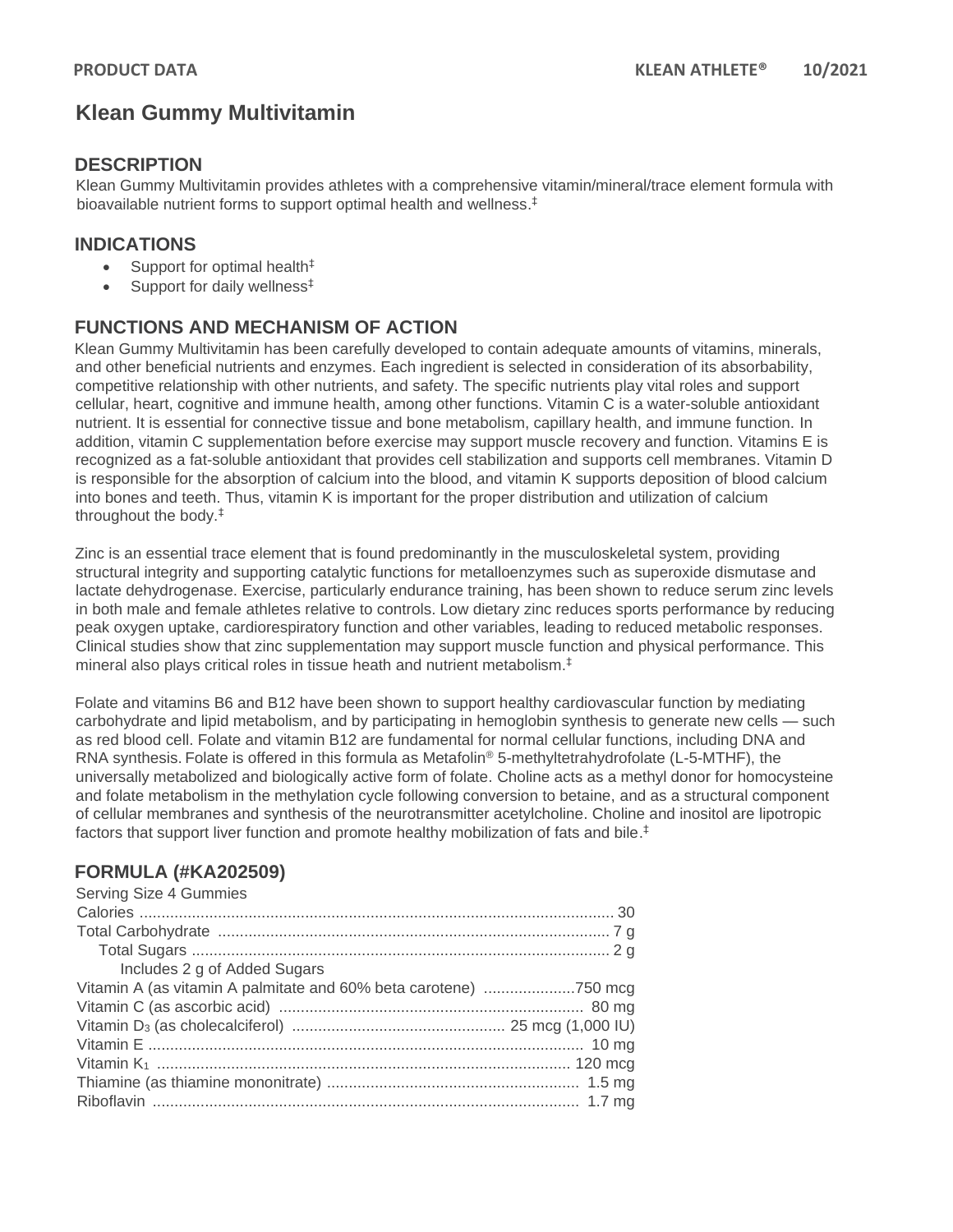|                                                                      | $(240 \text{ mcq L-5-MTHF})$ |
|----------------------------------------------------------------------|------------------------------|
|                                                                      |                              |
|                                                                      |                              |
|                                                                      |                              |
|                                                                      |                              |
|                                                                      |                              |
|                                                                      |                              |
|                                                                      |                              |
|                                                                      |                              |
|                                                                      |                              |
| Strawberry Fruit, Raspberry Fruit, Blueberry Fruit, Tart Cherry      |                              |
| Fruit, Pomegranate Fruit, Cranberry Fruit, Orange Fruit, Lemon Fruit |                              |
|                                                                      |                              |

Other ingredients: Isomalto-oligosaccharides, purified water, apple puree, cane sugar, pectin, natural raspberry, lemon, and other natural flavors, citric acid, sodium citrate, natural black carrot color, organic stevia leaf extract, organic sunflower oil, carnauba wax, medium chain triglycerides, hydroxypropyl cellulose and glycerin

Metafolin® is a registered trademark of Merck KGaA, Darmstadt, Germany.

Gluten-free, Non-GMO

#### **SUGGESTED USE**

As a dietary supplement, ages 4+ take 4 gummies daily with a meal or as directed by a trainer, coach, or health professional.

#### **WARNING**

If you are pregnant, nursing, have any health condition or taking any medication, consult your health professional before using this product. Consult a health professional prior to use if you are taking blood thinners.

#### **SIDE EFFECTS**

No adverse effects have been reported.

#### **STORAGE**

Store in a cool, dry place, away from direct light. Keep out of reach of children.

#### **REFERENCES**

Girodon F, Blache D, Monget AL, et al. *J Am Coll Nutr*. 1997 Aug;16(4):357-65. Hercberg S, Galan P, Preziosi P, et al. *Arch Intern Med*. 2004 Nov 22;164(21):2335-42. Wang MX, Jiao JH, Li ZY, et al. *Atherosclerosis*. 2013 Apr;227(2):380-5. Sato K, Niki E, Shimasaki H. *Arch Biochem Biophys*. 1990 Jun;279(2):402-5. Huskisson E, Maggini S, Ruf M. *J Int Med Res*. 2007 May-Jun;35(3):277-89. Depeint F, Bruce WR, Shangari N. *Chemico-Biological Interactions*. 2006. 123; 94–112. Tsugawa N, Shiraki M. *Nutrients*. 2020 Jun 27;12(7):1909 Rodríguez-Olleros Rodríguez C, Díaz Curiel M. *J Osteoporos*. 2019 Dec 31;2019:2069176. Brunaud L, Alberto JM, Ayav A et al. *Clin Chem Lab Med*. 2003 Aug;41(8):1012-9. Miller AL. *Altern Med Rev*. 2003 Feb;8(1):7-19. Costa KA, Gaffney CE, Fischer LM, Zeisel SH. *Am J Clin Nutr*. 2005 Feb; 81(2): 440–444. Lee JK, Jung SH, Lee SE, et al. *Korean J Physiol Pharmacol*. 2018 Jan; 22(1): 35–42. Panche AN, Diwan AD, Chandra SR. *J Nutri Sci*. 2016;5:e47. Johnston CS, Barkyoumb GM, Schumacher SS. *Nutrients*. 2014 Jul 9;6(7):2572-83. Sasazuki S, Sasaki S, Tsubono Y, et al. *Eur J Clin Nutr*. 2006 Jan;60(1):9-17. Kurutas EB. *Nutr J*. 2016; 15: 71. den Heijer M, Brouwer IA, Bos GM, et al. *Arterioscler Thromb Vasc Biol*. 1998 Mar;18(3):356-61.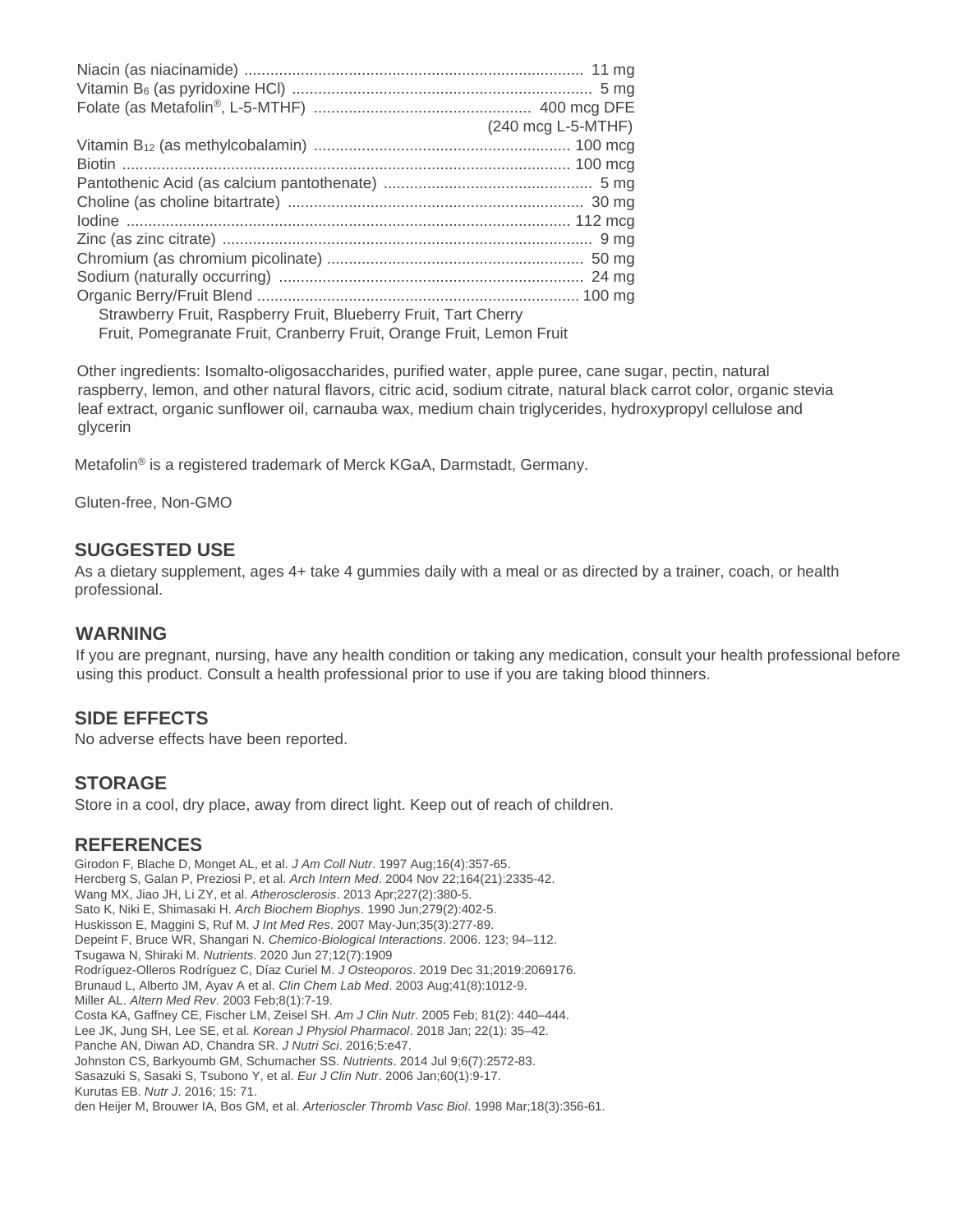Robinson K, Arheart K, Refsum H, et al. *Circulation*. 1998; 97: 437-443. Johnston CS, Barkyoumb GM, Schumacher SS. *Nutrients*. 2014 Jul 9;6(7):2572-83. Tanaka T, Scheet P, Biusti B, et al. *Amer J Hum Genetics.* Apr 2009. 84: 477–482. Antoniades C, Shirodaria C, Warrick N, et al. *Circulation*. 2006 Sep 12;114(11):1193-201. Cagnacci A, Cannoletta M, Volpe A. *Eur J Clin Nutr*. 2009 Oct;63(10):1266-8. Stanhewicz AE, Alexander LM, Kenney WL. *Clin Sci (Lond).* 2015 Jul;129(2):159-67. Lövblad K, Ramelli G, Remonda L, et al. *Pediatr Radiol.* 1997 Feb;27(2):155-8. Douaud G, Refsum H, de Jager CA, et al. *Proc Natl Acad Sci U S A*. 2013 Jun 4;110(23):9523-8. Suzuki T. *Nihon Yakurigaku Zasshi*. 1984 Jul;84(1):99-108. Merete C, Falcon LM, Tucker KL. *J Am Coll Nutr*. 2008 Jun; 27(3): 421–427. van Asselt DZ, Pasman JW, van Lier HJ, et al. *J Gerontol A Biol Sci Med Sci*. 2001 Dec;56(12):M775-9. Prasad AS. *Curr Opin Clin Nutr Metab Care*. 2009 Nov;12(6):646-52. Shankar AH, Prasad AS. *Am J Clin Nutr.* 1998 Aug;68(2 Suppl):447S-463S. Hossein-nezhad A, Spira A, Holick MF. *PLoS One.* 2013;8(3):e58725. Amrein K, Zajic P, Schnedl C, et al. *Crit Care*. 2014 Mar 24;18(2):R47. Wintergerst ES, Maggini S, Hornig DH. *Ann Nutr Metab*. 2006;50(2):85-94. Padayatty SJ, Katz A, Wang Y, et al. *J Am Coll Nutr*. 2003 Feb;22(1):18-35. Frech T, Clegg D. *Curr Rheumatol Rep [serial online].* April 2007;9(1):25-30. Carr AC, Bozonet SM, Pullar JM, et al. *Am J Clin Nutr*. 2013 Apr;97(4):800-7. Szarka A, Lőrincz T. *Protoplasma*. 2014 May;251(3):489-97. Aghajanian P, Hall S, Wongworawat MD, Mohan S. *J Bone Miner Res*. 2015 Nov; 30(11): 1945–1955. Malmir H, Shab-Bidar S, Djafarian K. *Br J Nutr*. 2018 Apr;119(8):847-858. Henriksson P, Diczfalusy U, Freyschuss A. *Microcirculation.* 2012;19(1):86-93. May JM, Harrison FE. *Antioxid Redox Signal*. 2013 Dec 10; 19(17): 2068–2083. Uchio R, Hirose Y, Murosaki S, et al. *Br J Nutr*. 2015 Feb 28;113(4):603-9. Ferrón-Celma I, Mansilla A, Hassan L, et al. *J Surg Res*. 2009 May 15;153(2):224-30. Abdollahzad H, Eghtesadi S, Nourmohammadi I, et al. *Int J Vitam Nutr Res*. 2009 Sep;79(5-6):281-7. Bauer JD, Isenring E, Waterhouse M. *J Hum Nutr Diet*. 2013 Oct;26(5):452-8. Thompson D, Williams C, McGregor SJ, et al. *Int J Sport Nutr Exerc Metab*. 2009;11(4):466-481. Bryer SC, Goldfarb AH. *Int J Sport Nutr Exerc Metab*. 2006;16(3):270-280. McAlindon TE, Jacques P, Zhang Y, et al. *Arthritis Rheum*. 1996;39:648-56. Keen MA, Hassan I. *Indian Dermatol Online J*. 2016;7(4):311-315. Rendón-Ramírez AL, Maldonado-Vega M, Quintanar-Escorza MA, et al. *Environ Toxicol Pharmacol*. 2014 Jan;37(1):45-54. Sureda A, Tauler P, Aguiló A, et al. *Ann Nutr Metab*. 2008;52(3):233-40. Wang X, Quinn PJ. *Prog Lipid Res*. 1999 Jul;38(4):309-36. Evstigneeva RP, Volkov IM, Chudinova VV. *Membr Cell Biol.* 1998;12(2):151-72. Maresz K. *Integr Med* (Encinitas). 2015 Feb; 14(1): 34–39. Porter K, Hoey L, Hughes CF, et al. *Nutrients*. 2016 Nov 16;8(11). pii: E725. Skipper HE, Mitchell JH, Bennett, LL. *Cancer Res*. 1950;10:510. Glier MB, Green TJ, Devlin AM. *Mol Nutr Food Res*. 2014 Jan;58(1):172-82. Smulders YM, Smith DE, Kok RM, et al. *Br J Haematol*. 2006 Mar;132(5):623-9. Brunaud L, Alberto JM, Ayav A, et al. *Clin Chem Lab Med*. 2003 Aug;41(8):1012-9. Terry MB, Delgado-Cruzata L, Vin-Raviv N, et al. *Epigenetics*. 2011;6(7):828-37. Samman S. *Nutr Diet*. 2007;64: S131–S134. Jackson M. *Zinc in Human Biology*. New York, NY: Springer-Verlag; 1989. pp. 1–14. Vallee BL, Falchuk KH. *Physiol Rev*. 1993 Jan; 73(1):79-118. Van Loan MD, Sutherland B, Lowe NM, et al. *Int J Sport Nutr*. 1999;9(2):125–135. Lukaski HC. *Am J Clin Nutr*. 2005;81(5):1045–1051. Córdova A. *Magnes Res*. 1995 Dec; 8(4):367-72. James P, McClung. *Review Biol Trace Elem Res*. 2019 Mar;188(1):135-139. Huskisson E, Maggini S, Ruf M. *J Int Med Res*. 2007 May-Jun;35(3):277-89. Prasad AS. *Curr Opin Clin Nutr Metab Care*. 2009 Nov;12(6):646-52. Shankar AH, Prasad AS. *Am J Clin Nutr*. 1998 Aug;68(2 Suppl):447S-463S. Science M, Johnstone J, Roth DE, et al. *CMAJ*. 2012 Jul 10;184(10):E551-61. Maywald M, Rink L. *Eur J Nutr.* 2017 Aug;56(5):1859-1869. Meksawan K, Sermsri U, Chanvorachote P. *Anticancer Res*. 2014 Jan;34(1):295-9. Wintergerst ES, Maggini S, Hornig DH. *Ann Nutr Metab*. 2006;50(2):85-94. Southon S, Kechrid Z, Wright AJ, et al. *Br J Nutr*. 1988 Nov;60(3):499-507. Berger MM, Baines M, Raffoul W, et al. *Am J Clin Nutr*. 2007 May;85(5):1293-300. Sadighi A, Roshan MM, Moradi A, Ostadrahimi A. *Saudi Med J*. 2008 Sep;29(9):1276-9. Koury MJ, Ponka P. *Annu Rev Nutr*. 2004;24:105-31. Cohick PL, Bhattacharjee M. *Eur J Clin Nutr*. 2011;65:423–424. Woolf K, Manore MM. *Int J Sport Nutr Exerc Metab*. 2006 Oct;16(5):453-84. Huskisson E, Maggini S, Ruf M. *J Int Med Res*. 2007 May-Jun;35(3):277-89. Antoniades C, Shirodaria C, Warrick N, et al. *Circulation*. 2006 Sep 12;114(11):1193-201. Cagnacci A, Cannoletta M, Volpe A. *Eur J Clin Nutr*. 2009 Oct;63(10):1266-8. Robinson K, Arheart K, Refsum H, et al. *Circulation*. 1998; 97: 437-443. Cui R, Iso H, Date C, et al. *Stroke*. 2010 Jun;41(6):1285-9. Schnyder G, Roffi M, Flammer Y, et al. *JAMA*. 2002 Aug 28;288(8):973-9.